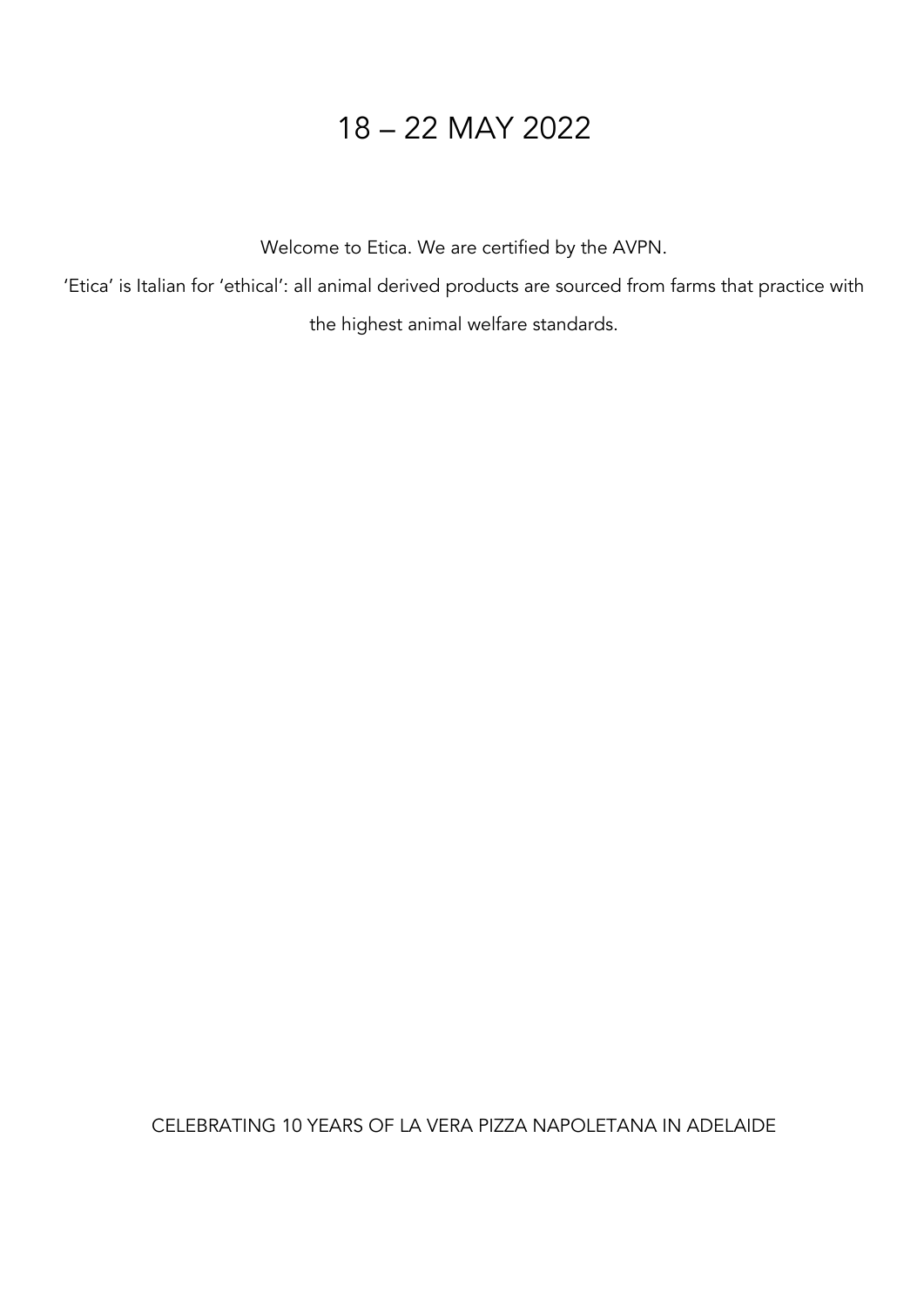## - INIZIARE -

| spritz        | aperol / prose231`cco / orange                       | 1/ |
|---------------|------------------------------------------------------|----|
| bicicletta    | campari / soave / lemon                              | 17 |
| negroni       | campari / maidenii vermouth / applewood gin / orange | 19 |
| americano     | campari / maidenii vermouth / orange                 | 14 |
| gin and tonic | applewood gin / hepburn springs tonic / mint         |    |

## frizzante

| prosecco             | <b>NV</b> | bianca vigna   | veneto IT   | 14 | 58  |
|----------------------|-----------|----------------|-------------|----|-----|
| cremant de bourgogne | <b>NV</b> | veuve ambal    | burgundy FR |    | 68  |
| brut nature          | 2012      | louis roederer | reims, FR   |    | 158 |
| champagne            | '242'     | louis roederer | reims, FR   | 22 | 125 |
| cuvee prestige       | <b>NV</b> | taittinger     | reims, FR   |    | 99  |

## bevande

| salted raspberry and chamomile |                | <b>NON</b> | 13 | 48 |
|--------------------------------|----------------|------------|----|----|
| tiro                           | cola, lemonade |            |    |    |
| baladin                        | bitter orange  |            |    |    |
| hepburn springs                | chinotto       |            |    |    |
| mineral water 880ml            |                |            | 9  |    |

## birre

| peroni  | rosso, lager       | rome IT     |     |
|---------|--------------------|-------------|-----|
| baladin | isaac, witbier     | piemonte IT | 13. |
| baladin | rock 'n' roll, apa | piemonte IT | 13  |

sparkling water is served with our compliments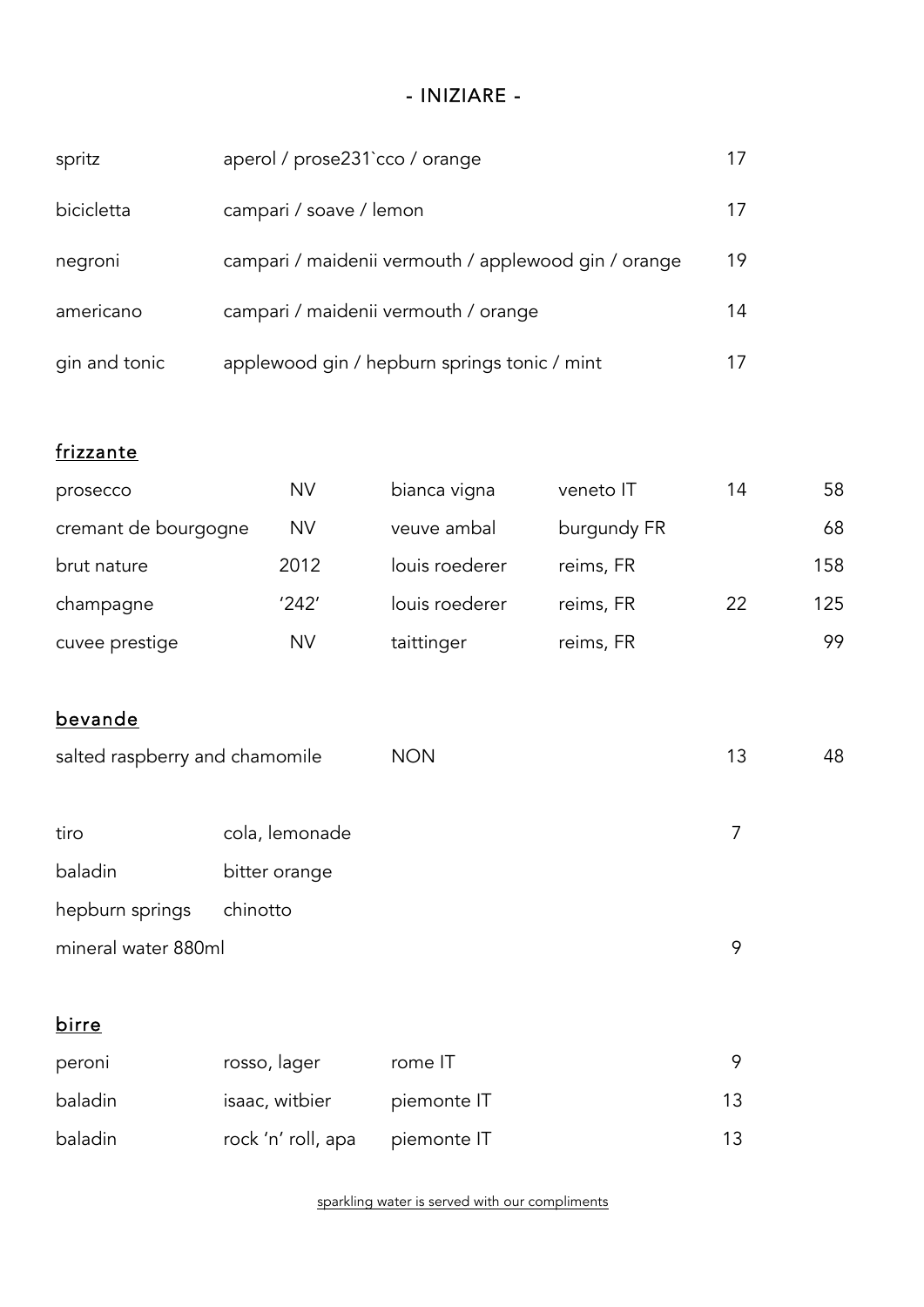### - ANTIPASTO -

#### warm olives 9

antipasto misto plate mixed seasonal produce 16/pp (minimum 2) gamberoni scottadito st vincent prawns, garlic, rosemary, romesco 24 crochette potato, leek, chilli mayonnaise, cannellini 13 prosciutto free-range, mozzarella di bufala, hazelnut, honey 23 herb bread onion, garlic, oregano, parsley, olive oil 16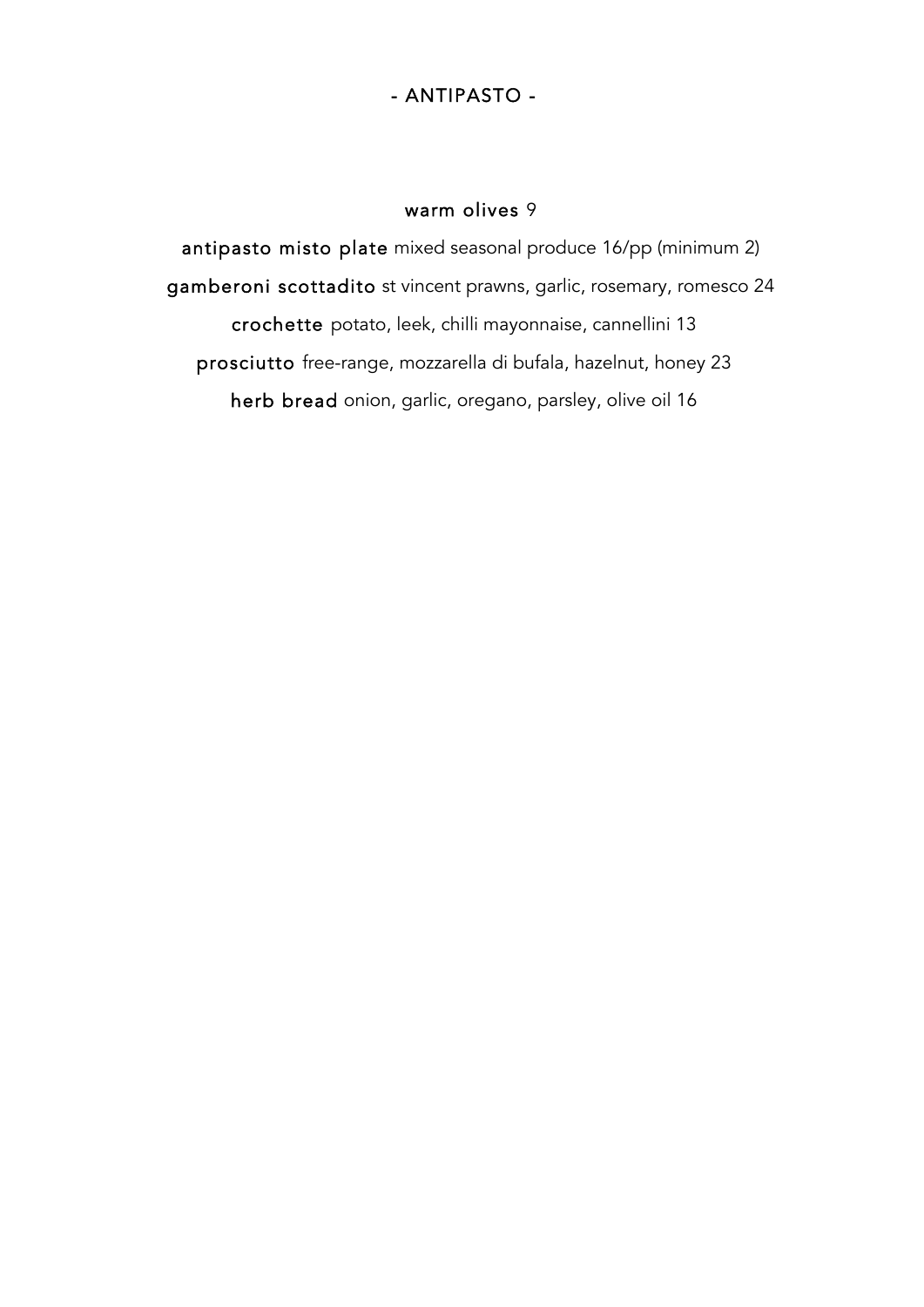- VINO -

## freddo

| soave                | 2020 | inama                           | veneto IT         | 13 | 59  |
|----------------------|------|---------------------------------|-------------------|----|-----|
| gavi di gavi         | 2020 | picollo ernesto                 | piemonte IT       |    | 64  |
| riesling             | 2021 | adelina                         | clare valley      |    | 62  |
| chardonnay           | 2021 | ngeringa                        | adelaide hills    | 14 | 62  |
| sav blanc Semillon   | 2018 | cullen                          | margaret river WA |    | 76  |
| chenin blanc         | 2021 | jauma                           | blewitt springs   |    | 65  |
| nebbiolo rosato      | 2018 | ngeringa x etica                | adelaide hills    | 13 | 59  |
|                      |      |                                 |                   |    |     |
| rosso                |      |                                 |                   |    |     |
| chianti              | 2019 | babo                            | toscana IT        | 13 | 58  |
| noir                 | 2021 | yangarra                        | mclaren vale      | 14 | 65  |
| barbera              | 2019 | giovanni rosso                  | piemonte IT       | 16 | 70  |
| shiraz               | 2021 | cirillo                         | barossa           |    | 62  |
| shiraz               | 2019 | dilf                            | langhorne creek   |    | 68  |
| nero d'avola         | 2021 | unico zelo                      | riverland         |    | 78  |
| tempranillo grenache | 2021 | ministry of clouds              | mclaren vale      |    | 62  |
| pinot noir           | 2020 | michael hall                    | adelaide hills    |    | 65  |
| barolo (1/2 bottle)  | 2016 | vietti                          | piemonte IT       |    | 99  |
| aglianico            | 2018 | alpha box and dice mclaren vale |                   |    | 66  |
| nebbiolo             | 2019 | vietti                          | piemonte IT       |    | 75  |
| pinot sangiovese     | 2020 | gentle folk                     | basket range      |    | 68  |
| barbaresco           | 2017 | rizzi                           | piemonte IT       |    | 130 |
|                      |      |                                 |                   |    |     |

*we have a selection of riserva wines available upon request*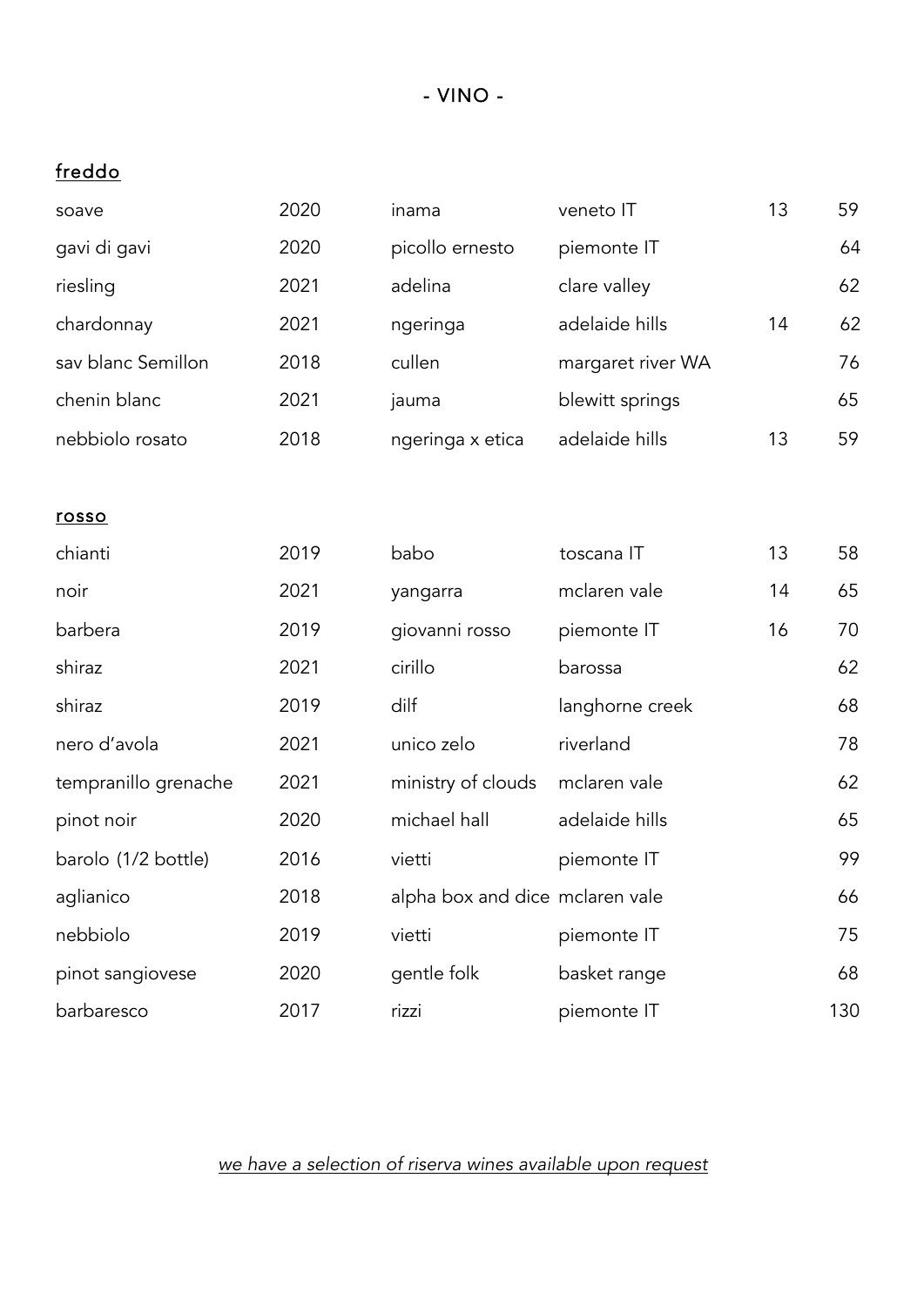#### - PRIMI -

#### orecchiette

tomato, pork sausage, capsicum 33

#### zuppa di lenticchie

brown lentils, spinach, croutons 22

#### risotto

foraged porcini mushrooms, king oysters grown by west side mushies 32

#### - PIZZA NAPOLETANA -

marinara san marzano DOP / oregano / garlic / olive oil 20 margherita san marzano DOP / fior di latte / olive oil / basil 26 margherita extra san marzano DOP / mozzarella di bufala / olive oil / basil 28 vegana zucchini puree, friarielli, cashew ricotta, olive, lemon 29 funghi fior di latte / mixed mushrooms / salsa verde 29 patate fior di latte / roast potato / rosemary / onion 28 salame san marzano DOP / fior di latte / salame 30 burrata san marzano DOP / oregano / garlic / burrata / anchovies 36 salsicce provolone / pork sausage / mushroom / gorgonzola dolce 29

> + vegan mozzarella di bufala 4 + ortiz anchovy 13

#### - CONTORNO -

mixed leaf salad, pear, walnut 15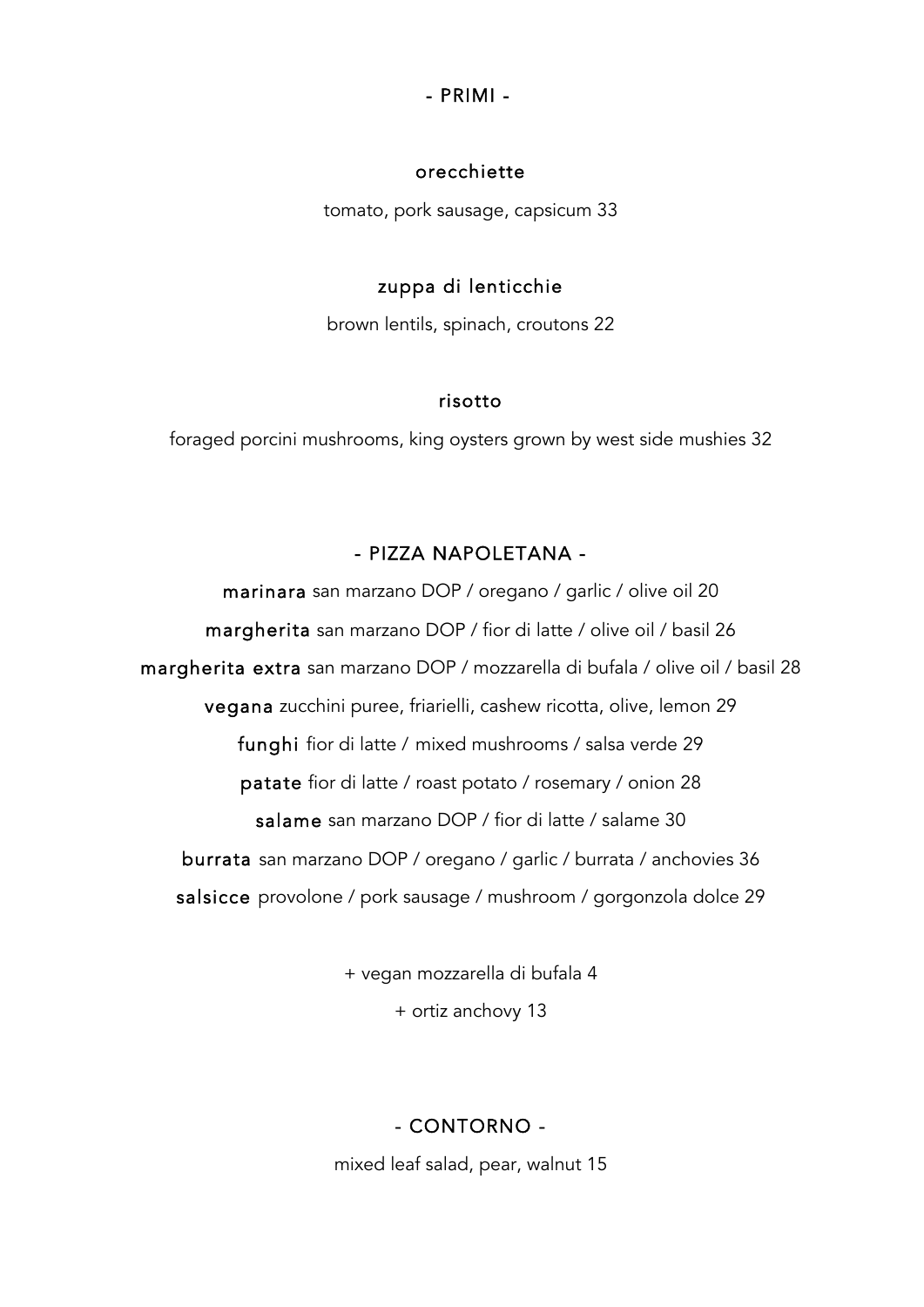## - PER FINIRE -

amaro

montenegro averna cynar fernet branca braulio

12

## liquori

disaronno

strega

limoncello

frangelico

galliano

grappa di moscato

12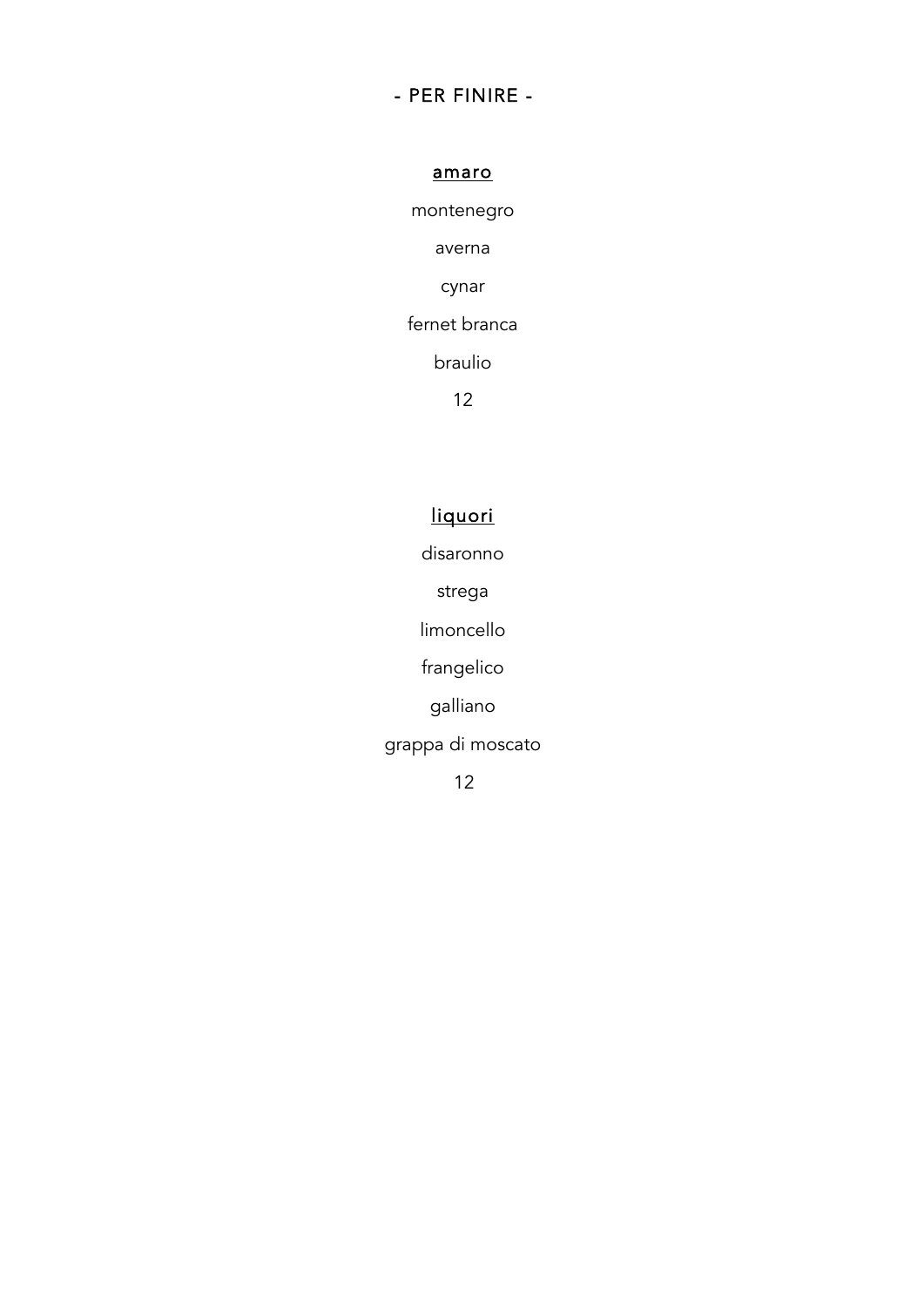## - PER FINIRE -

## cheesecake

persimmon and coconut

15

## caffe' dalla moka

roasted by d'angelo coffee

3/pp